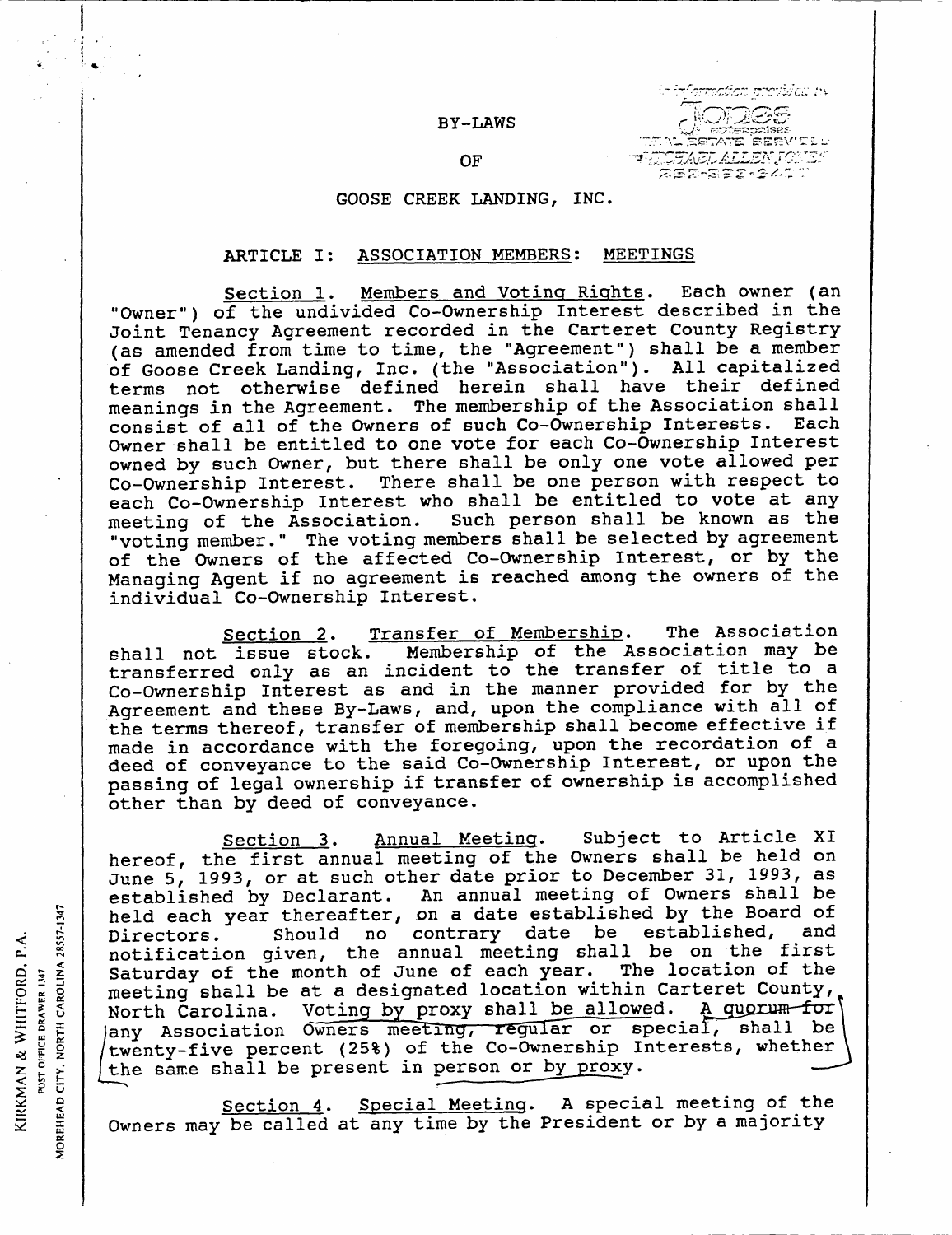of the Board of Directors, and shall be held at such place as is designated by the President or a majority of the Board of<br>Directors, and stated in a written notice. No special meeting Directors, and stated in a written notice. shall be called unless the Secretary of the Association shall have mailed to or served upon all of the Owners written notice of the said meeting at least fourteen (14) days prior to the date of the meeting. All notices shall be mailed regular United States mail to or served at the address of each Owner as it appears on the books of the Association

### ARTICLE II: DIRECTORS

Section 1. Directors. The initial number of directors Section 1. Directors. The initial number of directors<br>of the Association shall be three (3). The number of directors<br>shall be increased to five (5) after one hundred forty (140) of the Association shall be three (3). The number of directors<br>shall be increased to five (5) after one hundred forty (140)<br>Co Cunorship Interests have been sold by the Doclarant to third Co-Ownership Interests have been sold by the Declarant to third parties, as more fully described in the immediately succeeding Section 2.

Section 2. Selection. Except as hereinafter provided, the directors named in the charter of this Association shall serve until the first annual meeting of the Association, at which time a new Board of Directors shall be elected. Cumulative voting shall be allowed. Directors shall hold office for two years (except for initial directors), and may be re-elected. Nominations shall be opened from the floor, and may supplement any list of candidates prepared by any nominating committee. One of the directors elected at the first annual meeting shall serve for one year, and two for two years, in order for staggered terms to be created. Upon any subsequent enlargement of the Board of Directors, terms shall be established so that the terms of not more than 60% of all directors shall expire at the same time.

Notwithstanding anything to the contrary contained within this Section or within these By-Laws, all directors shall be selected by Declarant until the first annual meeting following the conveyance of titles to any third party of the 140th Co-Ownership<br>Interest. At the next annual meeting, following the 140th At the next annual meeting, following the 140th conveyance, two (2) directors shall be selected by Owners excluding Declarant, who shall be Owners of Co-Ownership Interest, and the<br>other three (3) directors shall be selected by the Declarant.<br>Directors solected by the Declarant shall not be required to be other three (3) directors shall be selected by the Declarant.<br>Directors selected by the Declarant shall not be required to be<br>Owners. At the first annual meeting following conveyance of the At the first annual meeting following conveyance of the 225th Co-Ownership Interest to a third party, all five of the Directors shall be selected by the Owners, and the Declarant shall have the same voting rights with respect to Co-Ownership Interests<br>owned by it as all other Owners have hereunder. Not less than owned by it as all other Owners have hereunder. Not less than<br>three (3) of the five (5) directors shall be Owners.

Section 3. Removal and Vacancies, After the first annual meeting following conveyance of the 140th Co-Ownership Interest, an officer or director selected by the Owners may be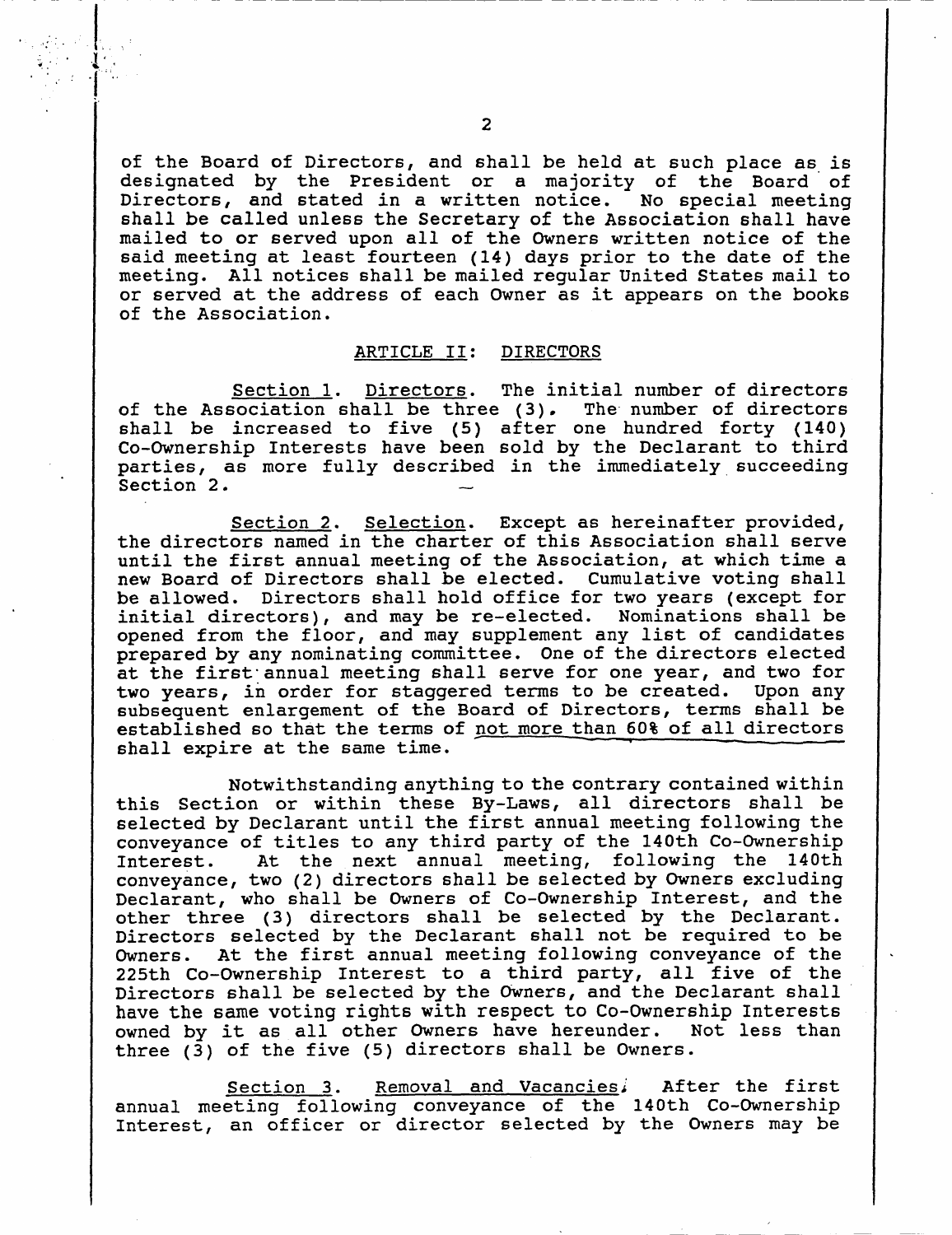removed from office upon the affirmative vote of <sup>a</sup> majority of the Co-Ownership Interests for any reason deemed by the Owners to be in<br>the best interests of the Association. In the event of any the best interests of the Association.<br>removal, resignation or vacancy in any resignation or vacancy in any of the offices, the remaining members of the Board of Directors shall elect <sup>a</sup> person to serve as a successor to the removed, resigned or vacant office, who shall hold office for the balance of the unexpired term, and shall succeed to a membership in the Board of Directors for the same term, provided that if the director to be replaced shall have been selected by the Declarant, then the Declarant shall be entitled to designate a successor director for the remainder of such term. The election held for the purpose of filling said vacancy may be held at any regular or special meeting of the Board of Directors, and such election shall be subject to the requirements of Section <sup>2</sup> above

Section 4. Annual Meetings. The annual meeting of the Board of Directors shall be held at such place in Carteret County, North Carolina, as may be agreed upon by the Board of Directors, and shall be held immediately following the adjournment of the annual meeting of the Owners. The Board of Directors may establish<br>annual meeting of the Owners. The Board of Directors may establish <sup>a</sup> schedule of regular meetings to be held at such place as the Board of Directors may designate, in which event no notice shall be required to be sent to the said Board of Directors of said regular meetings once said schedule has been adopted. North Carolina, as may be agreed upon by the board of birectors.<br>
And shall be held immediately following the adjournment of the<br>
a schedule of regular meetings to be held at such place as the<br>
Board of Directors may desig

 $\mathcal{L}$ 

Section 5. Special Meetings. Special meetings of the Board of Directors may be called by the President, and in the President's absence, by the Vice-President, or by a majority of the members of the Board of Directors, by giving seven (7) days notice, in writing or by telephone call, to all of the members of the Board of Directors of the time and place of said meeting, said notice to be given to each member of the Board of Directors by the Secretary<br>of the Association. By unanimous consent of the Board of By unanimous consent of the Board of of the Association. By unanimous consense of the Board of Directors ay be held<br>Directors, a special meeting of the Board of Directors may be held Directors, a special meeting of the board of Directors hay be near<br>without notice at any time or place. All notices of special without notice at any time or place. All notices of special<br>meetings shall state the purpose of the meeting.

Section 6. Quorum. A quorum for the transaction of business at any regular or special meeting of the Board of Directors shall consist of a majority of the members of the Board. A majority of those present at any annual, regular or special meeting shall have the power to adjourn the meeting to <sup>a</sup> future time, provided that written notice of the new time, date and place shall be mailed to or personally served on each member of the Board of Directors by the Secretary of the Association at least seven (7) days prior to the time fixed for said meeting.

Section 7. Compensation. The officers and directors of the Association shall serve without compensation solely for holding such office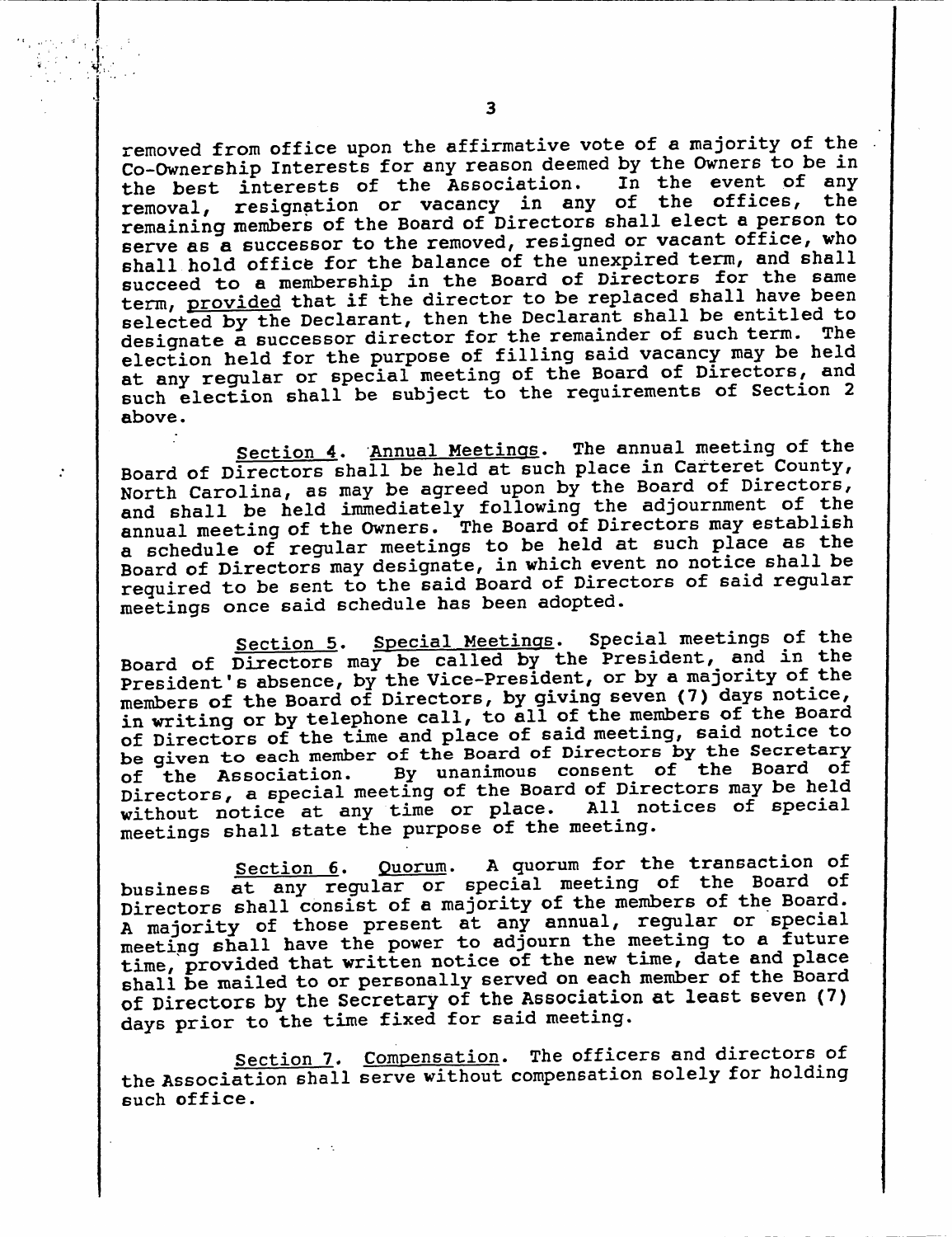### ARTICLE III. OFFICERS: POWERS AND DUTIES

Section 1. The President. The President shall be the Chief Executive Officer of the Association; the President shall preside at all meetings of the Owners and the Board of Directors The President shall have executive powers and general supervision<br>The President shall have executive powers and other officers. The over the affairs of the Association and other officers. President shall sign all written contracts of the Association and shall perform and have the powers necessary to perform all of the duties incident to this office and that may be delegated to the President from time to time by the Board of Directors. President shart<br>
d of Directors.<br>
eral supervision<br>
officers. The<br>
Association and<br>
rform all of the<br>
elegated to the<br>
cors.<br>
President shall<br>
the President's<br>
equired of the<br>
Directors.

Section 2. The Vice-President. The Vice-President shall perform perform and such other duties as may be required section 2. The vice-riesident. The viceof the Vice-President from time to time by the Board of Directors.

### Section 3. The Secretary-Treasurer.

THE THE SECTE SECTED THE SECTED THE SECTED THE SECTED THE SECTED THE SECTED SECTED IN SECTED SECTED IN STREET SECTED SECTED SECTED SECTED SECTED SECTED SECTED SECTED SECTED SECTED SECTED SECTED SECTED SECTED SECTED SECTED Board of Directors meetings and all meetings of the Owners; the Secretary-Treasurer shall attend and keep the minutes of the same;<br>the Secretary-Treasurer shall have charge of all of the the Secretary-Treasurer shall have charge of all of the<br>Association's books, records and papers. Section 2. The Vice-President.<br>
perform all of the duties of the Pres<br>
absence and such other duties as n<br>
Vice-President from time to time by the<br>
Section 3. The Secretary-Trea<br>
(a) The Secretary-Treasurer food and the<br>
S

(b) The Secretary-Treasurer shall have the custody of<br>the Association's funds and securities and shall keep full and absence and such other duties as may be required of Directors.<br>Vice-President from time to time by the Board of Directors.<br>
Section 3. The Secretary-Treasurer.<br>
(a) The Secretary-Treasurer shall issue notices of all<br>
Board the Association's funds and securities and bhair hoof the model<br>accurate accounts of receipts and disbursements in books belonging to the Association, and the Secretary-Treasurer shall deposit all monies and other valuable effects in the name and to the credit of the Association in such depositories as maybe designated from time to time by the Board of Directors

ene Board of Birocourse.<br>(c) The Secretary-Treasurer shall disburse the funds of<br>ation as may be ordered by the Board in accordance with the Association as may be ordered by the Board in accordance with these By-Laws, making proper vouchers for such disbursements, and these By-Laws, making proper vouchers for such disbursements, and<br>shall render to the President and Board of Directors at the regular<br>meeting of the Board of Directors, or whenever they may require it, meeting of the Board of Directors, or whenever they may require it, an account of all of the transactions as Treasurer and of the financial condition of the Association.

d The SecretaryTreasurer shall collect the (a) The Secretary-ricasurer Sharr Corrections and<br>assessments and shall promptly report the status of collections and of all delinquencies to the Board of Directors.

.<br>(e)<br>. The Secretary-Treasurer shall also give status e) The secretary frequency which reports to potential transferee, on which reports the transferee<br>reports to potential transferee, on which reports the transferee may rely. The liability of the Owners shall continue until the transfers have been approved, and no transferee shall be deemed liable for past due assessments, provided, that any lien on a Co-Ownership Interest shall remain on such Co-Ownership Interest, notwithstanding any such transfer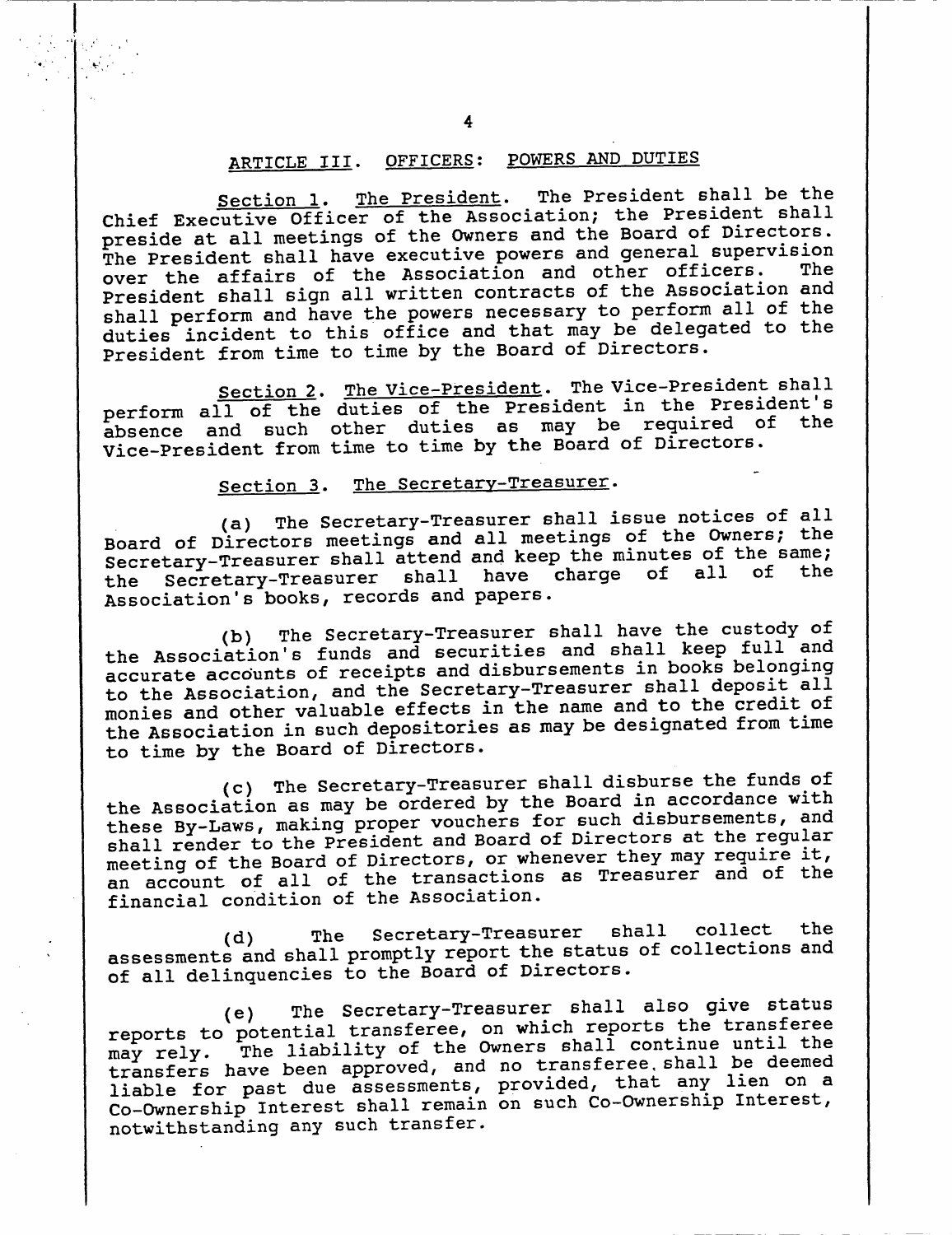Section 4. Division of Responsibilities of Secretary-Treasurer. The office of the Secretary-Treasurer may be divided between two individuals, one Secretary and one Treasurer.

Section 5. Managing Agent. The Managing Agent shall be<br>n accordance with the provisions of the Agreement. The selected in accordance with the provisions of the Agreement. Association may elect to change managing agents subsequent to calendar year 1993 (or such earlier date as 225 co-ownership Interests have been conveyed) upon the affirmative vote of a<br>majority of the Owners present at the annual meeting. The majority of the Owners present at the annual meeting. Association may not delegate to the Managing Agent the authority to borrow money or to sign conveyances or to encumber property

Section 6. Bond. All officers or other employees who are authorized to sign checks may be bonded in an amount equal to the total anticipated assessment for a full year, and such bond shall be a common expense of the Association.

Section 7. Selection of Officers. The officers shall be selected by the Board of Directors at the annual meeting of the directors, and may or may not be from the ranks of the directors. Each officer shall serve at the pleasure of the Board of Directors

Section 8. Qualification of Officers. Subsequent to the conveyance by the Declarant of one hundred forty (140) Co-Ownership Interests, at least two of the officers shall be Owners, provided<br>that the Declarant of any named representative of Declarant may be<br>an officer without being an Owner. No Owner of a Co-Ownership<br>Interest shall be eligible that the Declarant of any named representative of Declarant may be an officer without being an Owner. No Owner of a Co-Ownership Interest shall be eligible for election as an officer if such Owner is more than fifteen (15) days delinquent in the payment of any assessment. A transfer of title of a Co-Ownership Interest by an officer who is an Owner shall automatically operate as such Owner's resignation as an officer

Section 9. Committees. The officers may establish any committees, standing or otherwise, consisting of either Owners or non-Owners, charged with those particular areas of responsibilities deemed appropriate by the officers. No standing committee may be created without the approval of the directors

ARTICLE IV: POWERS OF THE ASSOCIATION.

The Association, acting through the Board of Directors, shall have the following powers:

(a) to exercise all of the powers specifically set forth<br>coment and all of the powers incidental thereto: in the Agreement and all of the powers incidental thereto;

(b) to exercise all of the powers specifically set forth in these By-Laws and all of the powers incidental thereto;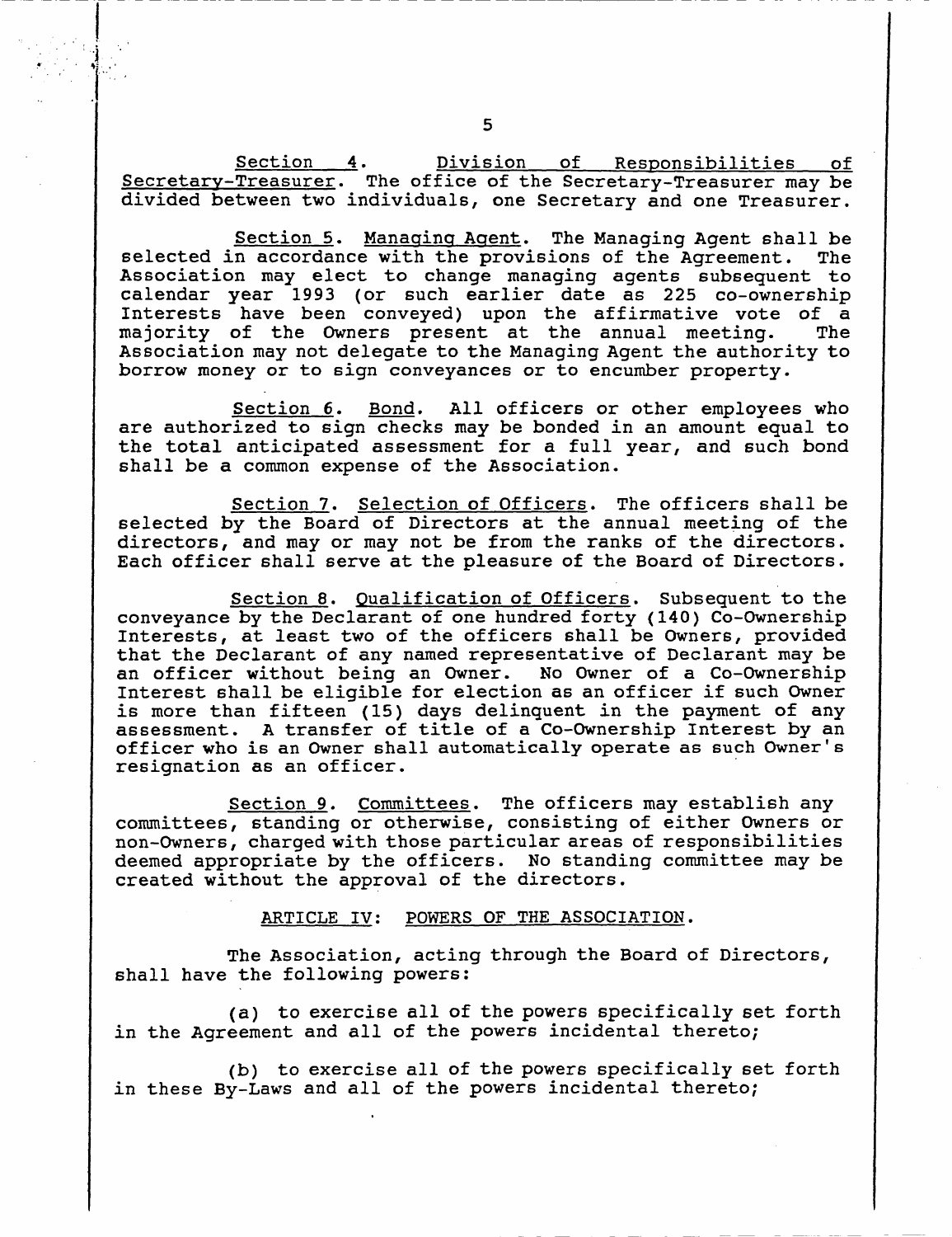(c) to use and expend the assessments collected to carry<br>coses and powers of the Association; out the purposes and powers of the Association;

-<br>(d)<br>als to employ attorneys, accountants and other professionals as the need arises; and

(e) to employ and terminate the employment of workmen, janitors, gardeners, managers and such other agents and employees to carry out the powers of the Association, and to purchase supplies and equipment therefor.

### ARTICLE V. FINANCE AND ASSESSMENTS.

Section 1. Depository. The funds of the Association section 1. Bepository. The fame of the Carolina,<br>shall be deposited in a bank in Carteret County, North Carolina, designated by the Board of Directors, in an account for the Association under resolutions approved by the Board of Directors and shall be withdrawn only upon checks and demands for money MARTICLE V. FINANCE P<br>
Section 1. Depository.<br>
Section 1. Depository.<br>
Section 1. Depository.<br>
Section in a bank in Ca<br>
designated by the Board of Direct<br>
Association under resolutions approach<br>
and shall be withdrawn only signed by any designated officer(s) or agents of the Association. All notes of the Association shall be signed by any two of the officers of the Association

Section 2. Fiscal Year. The fiscal year for the Section 2. Fiscal Year. The fiscal year for end<br>Association shall begin on the first day of January of each year; Association shall begin on the first day of Sandary of Sach year,<br>provided, however, that the Board of Directors is expressly authorized to change to <sup>a</sup> different fiscal year in accordance with the provisions and regulations from time to time prescribed by the Internal Revenue Code of the United States of America at such time as the Board of Directors deems it advisable

## Section 3. Determination of Assessments.

(a) The Board of Directors of the Association shall fix and determine from time to time the sum or sums necessary and adequate for the common expenses of the Association. expenses shall include expenses for the operation, maintenance, repair or replacement of the Common Property, costs of carrying out the powers and duties of the Association, all insurance premiums the powers and duties of the Association, difficulties promoter<br>and expenses relating thereto, real property taxes, and any other and expenses relating thereto, leal property taxes, and any concerned<br>expenses designated as common expense from time to time by the Board of Directors of the Association, including without limitation those established pursuant to the Agreement.

The Board of Directors is specifically empowered, on The Board of Directors is specifically empowered, en<br>behalf of the Association, to make and collect assessments in accordance with the provisions hereof and of the Agreement, and to lease, maintain, repair, and replace the Common Property of the<br>Association. Said assessments shall be payable semiannually, in Said assessments shall be payable semiannually, in advance, on the first day of each January or July, or at such other times as the Board of Directors shall determine.

 $\ddot{\phantom{1}}$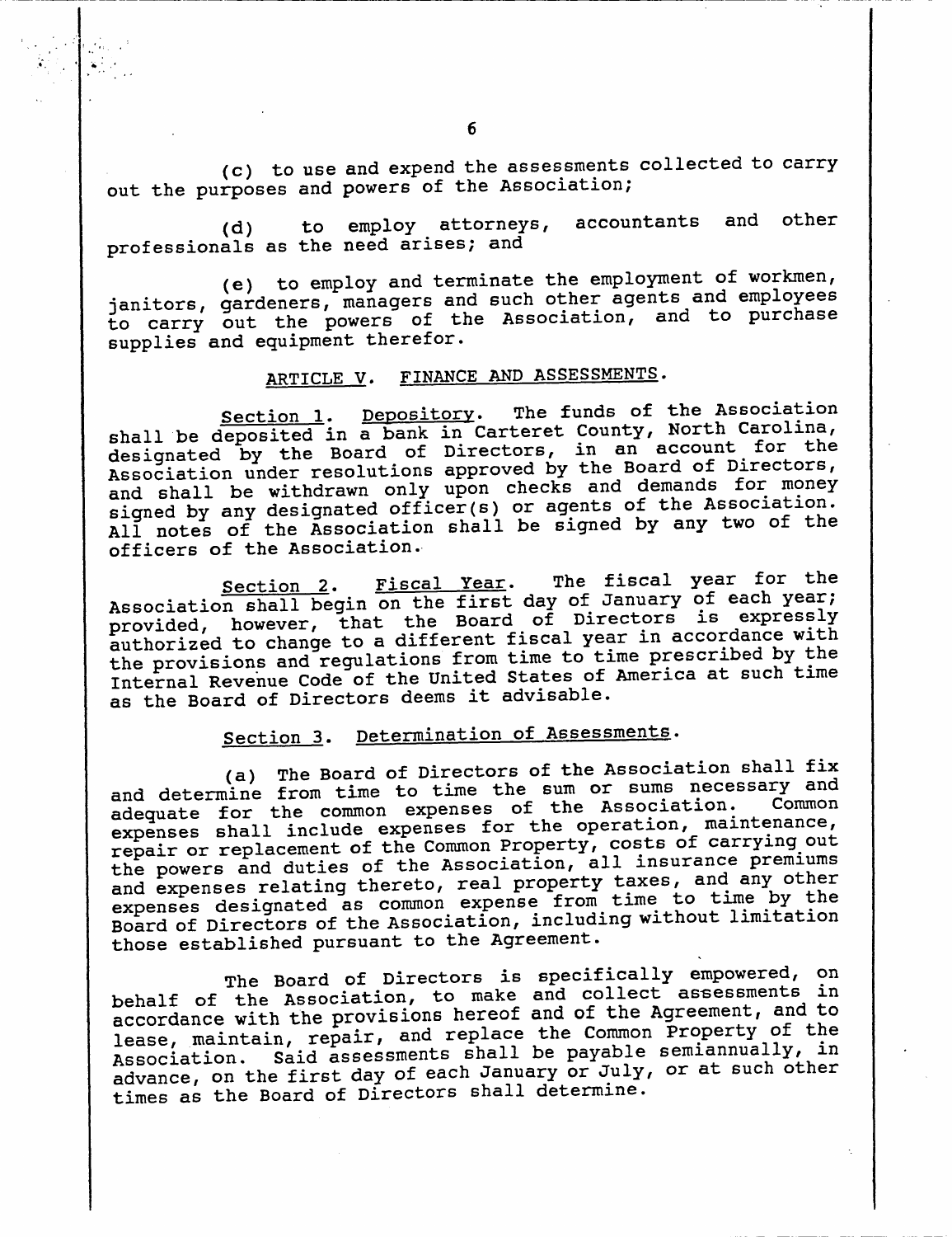Special assessments, should they be required by the Board of Directors, shall be levied and paid in accordance with the provisions of the Agreement. All assessments shall be charged in proportion, and in accordance with the procedures, set out therein and herein

(b) When the Board of Directors has determined the amount of any special assessment, the Managing Agent of the Association shall mail or present <sup>a</sup> statement of the assessment to each of the Owners of Co-Ownership Interests obligated to pay such assessment in accordance with the Agreement. All assessments shall be payable to the Managing Agent on behalf of the Association, and upon request, the Managing Agent shall give a receipt for each payment made to him

 $(c)$ The Board of Directors, in preparing its annual budget, is expressly directed to establish a capital improvement and repair fund for utilization by the Association in the maintenance, improvement and repair of the Common Property. It is expressly understood that special assessments can be made by the Board of Directors for capital improvements or repairs, said special assessments to be in addition, if necessary, to the capital improvements fund set out herein. The Managing Agent shall have as one of its responsibilities the preparation of <sup>a</sup> proposed budget for adoption by the Board of Directors

Section 4. Delinquent Assessments. In the event an assessment is not paid within thirty (30) days of the date it is due and payable, the Association, through its Board of Directors, may proceed to enforce and collect the said assessment, plus a late fee of five percent (5%), against the Owner owning the same in any manner allowed by North Carolina law, or as allowed by the Agreement or these By-Laws.

Section 5. Collection and Enforcement. In connection with any assessment, the Association shall have all of the powers, rights privileges and legal remedies provided for by the Agreement and North Carolina law concerning collection and enforcement. Further, in this connection, each Owner of Co-Ownership Interest<br>shall be liable for such Owner's assessment in the same manner Section 5. Collection and Enforcement. In connection<br>with any assessment, the Association shall have all of the powers,<br>rights, privileges and legal remedies provided for by the Agreement<br>and North Carolina law concerning provided for by the Agreement, and shall likewise be responsible<br>for reasonable attorney's fees, interest and costs incurred by the Subsection 5. Collection and Enforcement. In connection<br>with any assessment, the Association shall have all of the powers,<br>rights, privileges and legal remedies provided for by the Agreement<br>and North Carolina law concerni Association incident to the collection of such assessment or enforcement of any lien held by the Association for unpaid assessments

Section 6. Foreclosure. Where the mortgagee of a first mortgage of record or other purchaser of a Co-Ownership Interest obtains title to a Co-Ownership Interest as a result of foreclosure of a first mortgage such purchaser, including his successors and assigns, shall not be liable for the share of the common expense or assessments by the Association chargeable to such Co-Ownership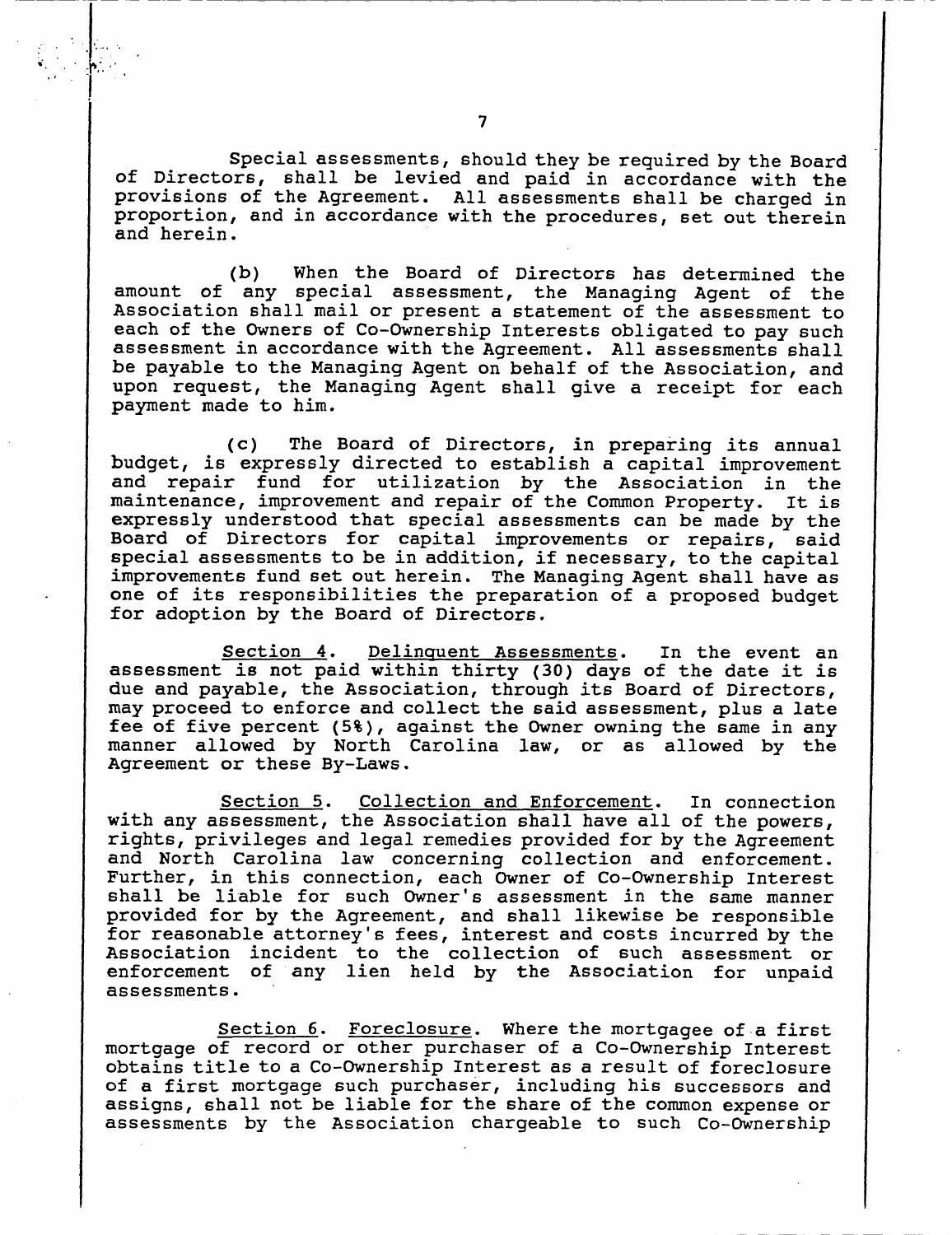Interest which became due prior to the acquisition of title to such Co-Ownership Interest by such purchaser. Such unpaid share shall be deemed to be a common expense of the Association.

### ARTICLE VI: VIOLATIONS

In the event of a violation (other than the nonpayment of In the event of a violation (other than the nonpayment of<br>an assessment) by an Owner of any of the provisions of the<br>Agreement these By Laws or any other rules of the Association, the an assessment) by an Owner of any of the provisions of the<br>Agreement, these By-Laws or any other rules of the Association, the Agreement, these By-Laws or any other fules of the Association, the<br>Association, by direction of its Board of Directors, either itself an assessment) by an Owner of any of the provisions of the Agreement, these By-Laws or any other rules of the Association, the Association, by direction of its Board of Directors, either itsel<br>Or through the Managing Agent or through the Managing Agent, may notify the Owner of such by written notice, sent registered or certified mail, return receipt requested, and if such violation shall continue for a period of ten (10) days from the date of such notice, the Association, through its Board of Directors, shall have the right to treat such violation as an intentional and inexcusable and material breach of the Agreement, the By-Laws, or the rules of the Association, as the case may be, and the Association may then, at its option, have the<br>following elections: (i) an action at law to recover for its (10) days from the date of<br>its Board of Directors,<br>violation as an intentiona<br>the Agreement, the By-Laws<br>case may be, and the Assoc<br>following elections: (i)<br>damages on behalf of the (i) an action at law to recover for its damages on behalf of the Association or on behalf of the other<br>Owners; (ii) an action in equity to enforce performance on the part case may be, and the Association may then, at its option, have the<br>following elections: (i) an action at law to recover for its<br>damages on behalf of the Association or on behalf of the other<br>Owners; (ii) an action in equit damages on behalf of the Association or on behalf of the other<br>Owners; (ii) an action in equity to enforce performance on the part<br>of the Owner; or (iii) an action in equity for such equitable<br>relief as may be necessary un relief as may be necessary under the circumstances, including injunctive relief. Failure on the part of the Association to maintain such an action at law or in equity within forty-five  $(45)$ days from date of a written request, signed by an Owner, sent to the Board of Directors, shall authorize any Owner to bring an action in equity or suit at law on account of the violation, in the manner provided for by North Carolina law. Any violations which are deemed by the Board of Directors to be <sup>a</sup> hazard to public health may be corrected immediately as an emergency matter

#### ARTICLE VII: NOTICE

Except as otherwise provided herein, whenever notices are required to be sent hereunder, the same shall be sent to the Owners by the United States Mail, at the address listed with the Association All notices to the Association shall be sent to the mailing address designated by the Board of Directors as their address for notices All notices shall be deemed and considered sent when mailed. Any party may reserve the right to change the place of notice to him or it by written notice, in accordance with the terms and provisions of this Article. Each Owner shall keep on record with the Association <sup>a</sup> current mailing address and shall notify the Association of any change therein

### ARTICLE VIII: AMENDMENTS TO BY-LAWS

These By-Laws may be amended, upon recommendation of a majority vote of the Board of Directors of the Association, upon affirmative vote of the holders of a majority of Co-Ownership Interest in the Property. However, no amendment shall be valid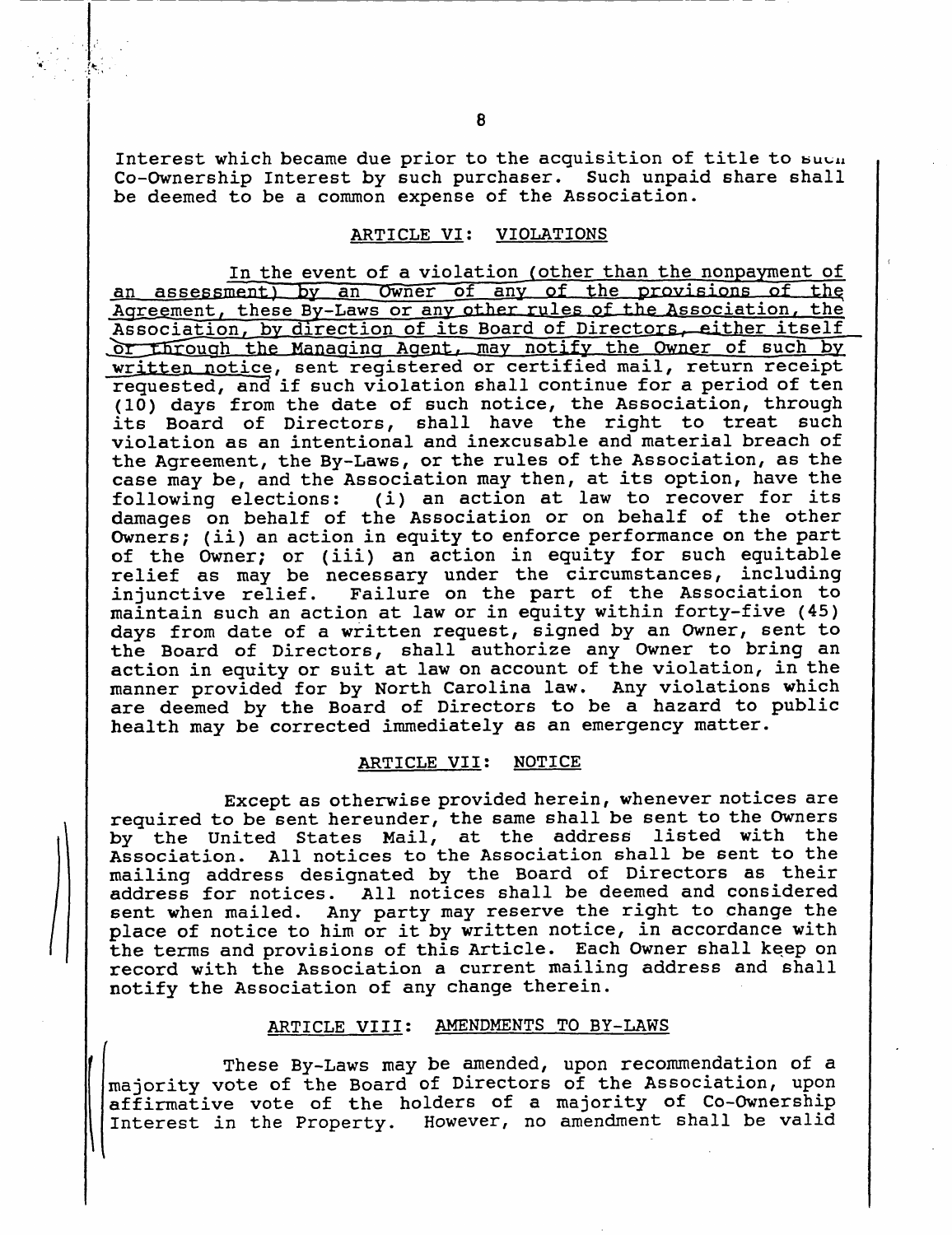until conveyance of two hundred twenty-five (225) Co-Ownership Interest without the written consent of Declarant. Furthermore, no amendment may be adopted which would be in conflict with any provision of the Joint Tenancy Agreement

### ARTICLE IX: ADMINISTRATION

Notwithstanding anything contained in these By-Laws to the contrary, the Declarant or its assigns shall be responsible for the administration of the Association until such time as the first annual meeting of the Owners. The Declarant shall designate the date, and give notice, of the first annual meeting of the Association, if such first annual meeting is to be held at a time date, and give notice, of the first annual meeting of the<br>Association, if such first annual meeting is to be held at a time<br>other than as set out in Article I, Section 3, of these By-Laws. Furthermore, notwithstanding anything to the contrary herein, these By-Laws may only be amended upon the written consent of the Declarant until such time as the Declarant has transferred title to more than two hundred twenty-five (225) Co-Ownership Interests to third parties

### ARTICLE X. RENTAL.

Section 1. Until these By-Laws are amended, no mobile home on any Space shall be rented to any third party except by Declarant.

Section 2. Each Owner shall be responsible for the conduct for all of such Owner's family members, invitees, quests Section 1. Until these By-Laws are amended, no mobile<br>
home on any Space shall be rented to any third party except by<br>
Declarant.<br>
<u>Section 2</u>. Each Owner shall be responsible for the<br>
conduct for all of such Owner's famil and reneers. Each owner, by paremasing ins to ownersing increase, agrees to give to the Association the right to evict any tenant<br>whose conduct is found detrimental to the Association and its members, in whole or in part. Such eviction shall only be taken after notification to the Owner, and the Owner shall, upon being given such notification, commence eviction proceedings within one week of receiving the notice requesting the same from the Association. The Association may then, acting in its own behalf or for the Owner, after failure of the Owner to act within this seven day period, commence eviction proceedings. The expenses of said proceeding shall be chargeable as an assessment to the Owner of the Co-Ownership Interest, and such assessment may be collected as a delinquent assessment under Article <sup>V</sup> unless paid within thirty (30) days of billing. er failure of the Owner to act<br>nce eviction proceedings. The<br>e chargeable as an assessment<br>rest, and such assessment may<br>nent under Article V unless I<br>ng.<br>ARTICLE XI. DECLARANT'S DUTY<br>larant reserves the right

The Declarant reserves the right to maintain and Administer control of the Association, and to postpone the holding Administer control of the Association, and to postpone the holding<br>of the first annual meeting, and the election of directors and officers by Owners, until such time as at least one hundred twenty (120) Co-Ownership Interests have been conveyed.

1

a